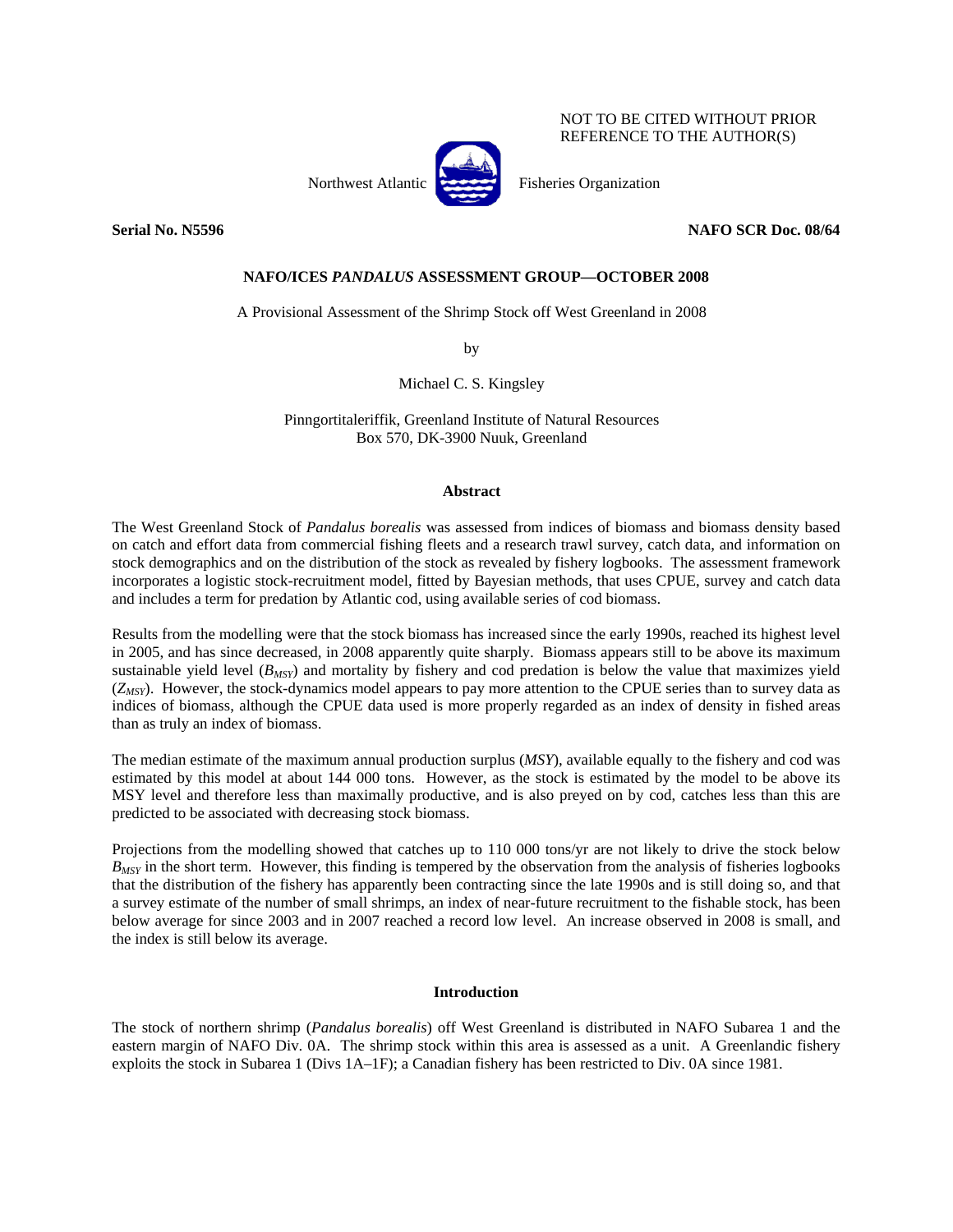In 2002 a quantitative assessment framework based on a biological model of shrimp stock dynamics (Hvingel and Kingsley 2002) was adopted by STACFIS and Scientific Council. This document presents the results of applying this model to the updated available data series of shrimp catches and shrimp and cod biomass, to evaluate management options for the West Greenland shrimp stock.

Short-term (1-year) and medium-term (five-year) projections of stock development were made for annual catches at 10 000-t intervals from 90 000 to 140 000 tons under assumptions that the cod stock, allowance made for a restricted overlap with shrimp distribution, remains at an average level from the most recent 3 years—22 000 t—or at 40 000 t. The associated risks of transgressing reference parameters maximum sustainable yield levels of biomass  $(B_{MSY})$  and mortality ( $Z_{MSY}$ ), as well as a precautionary limit set at 30% of  $B_{msv}$  were estimated.

Speculation is rife on the possible return of significant cod stocks to West Greenland, since recent increases in apparent biomass, while small in absolute terms, have been large relative to the current stock size. The possible effects of a cod resurgence on the future trajectory of the shrimp stock are therefore of interest. The stock-dynamic model used in the assessment allows for flexible and comprehensive consideration of possible developments of the cod stock, but only limited investigations have been carried out for this assessment.

#### **Estimation of Parameters**

Parameters relevant for the assessment and management of the stock were estimated, based on a stochastic version of a surplus-production model that included an explicit term for predation by cod (*Gadus morhua*). The model was formulated in a state-space framework, and Bayesian methods were used to construct posterior likelihood distributions of the parameters (Hvingel and Kingsley 2002). In the context of the present assessment, the model behaviour was not checked in great detail.

Absolute biomass estimates had relatively high variances. For management purposes therefore it is desirable to work with biomass on a relative scale in order to cancel out the uncertainty of the "catchability" parameters (the parameters that scale absolute stock size). Biomass, *B*, is thus measured relative to the biomass that yields Maximum Sustainable Yield, *BMSY*. The state equation describing the transition of shrimp biomass from one state, *t*, to the next,  $t+1$  was:

$$
P_{t+1} = \left(P_t - \left(\frac{C_t + O_t}{B_{MSY}}\right) + \frac{mMSYP_t}{B_{MSY}(m-1)} \left(1 - \frac{P_t^{m-1}}{m}\right)\right) \cdot \exp(V)
$$

where *MSY* is the annualised value of the instantaneous maximum sustainable yield rate.  $P_t$  is the stock biomass relative to biomass at *MSY* ( $P_f = B_f / B_{MSY}$ ) in year *t*.  $C_t$  is the catch taken by the fishery and  $O_t$  is the consumption by cod, in year *t*. m is a shape parameter for the Pella-Tomlinson (1969) stock–recruitment curve: a value of 2 gives the standard logistic, or Schaefer (1954), trajectory<sup>1</sup>. The 'process errors', *v* are normally, independently and identically distributed with mean 0 and variance  $\sigma_v^2$ .

The model synthesised information from input priors (Hvingel and Kingsley 2002) (Fig. 3) and the following data: a 21-year series of a survey estimate of the 'fishable' (i.e. at least 17 mm CL) stock biomass index (Wieland *et al*., 2004; Wieland and Bergström, 2005; Bergström 2007; Ziemer and Siegstad 2008); 4 series of CPUE indices spanning, between them, 1976 through 2008 and unified into a single series by a separate model; a 54-year series of catches by the fishery (Hvingel, 2004; Hvingel and Kingsley, 2002); a 54-year series of cod biomass estimates (Hvingel and Kingsley, 2002; Storr-Paulsen and Wieland, 2004, 2005; Sünksen 2008); and a short series (4 years) of estimates of the shrimp biomass consumed by cod (Hvingel and Kingsley, 2002) based on stomach analyses (Grunwald, 1998) (Table 1; Fig. 1). The data link functions for the biomass indices were:

$$
CPUE_t = q_c P_t \exp(\omega) , \text{ for } t \in (t_1, t_2, ..., N-1), \, CPUE_N = q_c P_N \exp(1.5\omega)
$$

 $\overline{a}$ 

<sup>1</sup> Earlier analyses had estimated a stock-recruitment curve that was very close to logistic (*m* at 1.62, where the logistic would have 2, and the ratio of  $B_{msy}$  to *K* at 0.46, where the logistic would have 0.5), so the current year's analyses were carried out with *m* fixed at 2. This greatly speeds up the model-fitting process.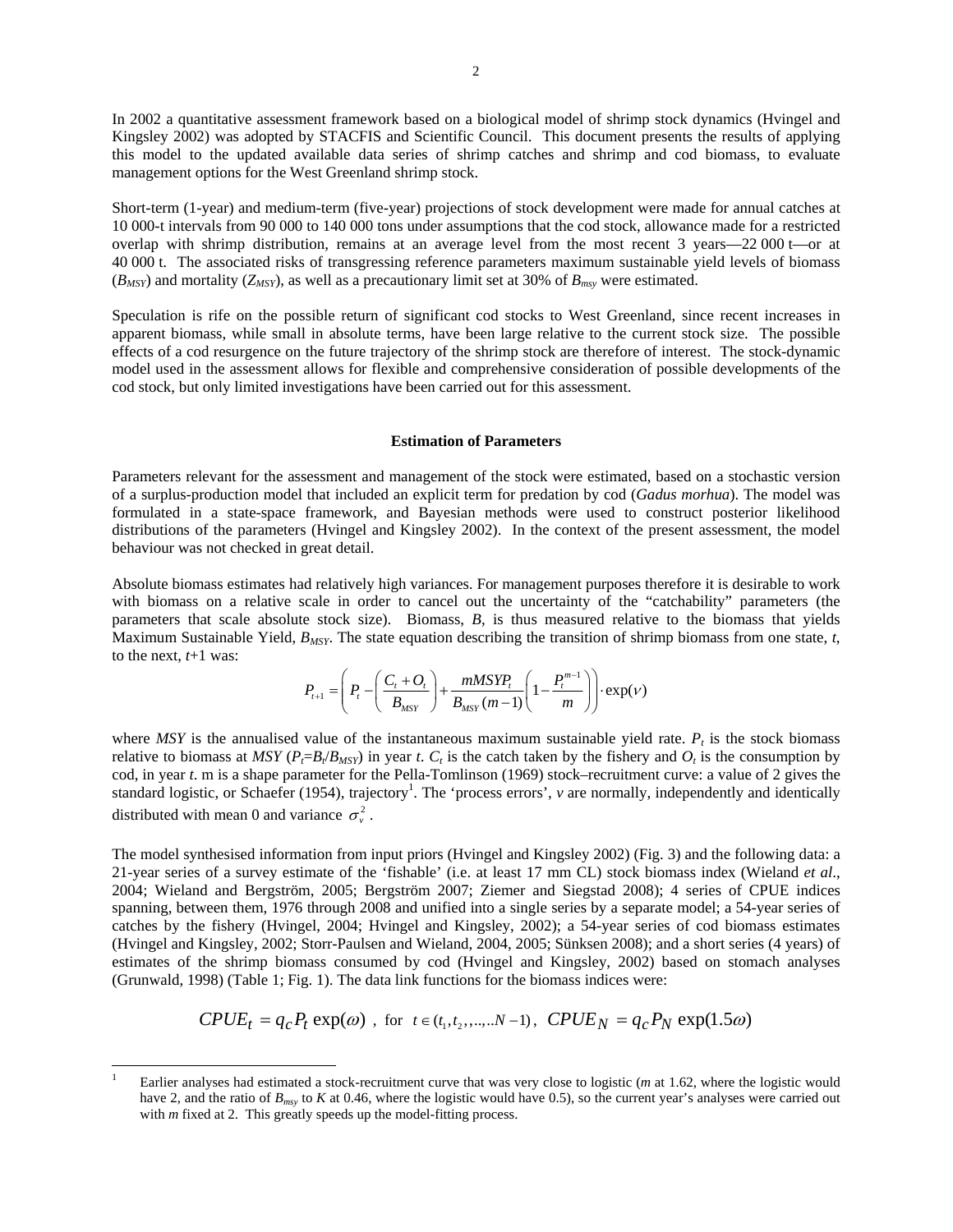$$
surv_t = q_s B_{MSY} P_t \exp(\kappa) , \text{ for } t \in (2, 3, ..., N), surv_1 = q_s B_{MSY} P_1 \exp(1.5\kappa)
$$

The catch rate  $(CPUE<sub>i</sub>)$  and survey ( $surv<sub>t</sub>$ ) indices were scaled to the biomass index by their catchability constants,  $q_c$  and  $q_s$ . Their error terms, ω and κ, are assumed normally, independently and identically distributed with mean 0 and variance  $\sigma_c^2$  and  $\sigma_{\kappa}^2$ . The standard error for 2008 for the CPUE index series was assumed to be 1.5 times the error for the rest of the series, as this data point is an interim one based on partial data for the year (the annual assessment takes place in November). The first year of the survey was also assigned a 50% larger error than the rest of the series to allow for a learning process.

Estimates of annual consumption rate of shrimp by cod were linked to the equations of shrimp stock dynamics through a Holling type III functional response function (Holling, 1959) and a series of cod biomass:

$$
O_t = cod_t \frac{V_{\text{max}} P_t^2}{P_t^2 + P_{50\%}^2} \exp(\tau)
$$

where  $O_t$  is total consumption in year *t*,  $V_{max}$  is the maximum consumption of prey per predator (kg·kg<sup>-1</sup>) reached at large prey biomass, and  $P_{50\%}$  is the prey biomass index at which the consumption is half of the maximum. *cod<sub>t</sub>* is biomass of cod in year *t*. The error term,  $\tau$ , is normally, independently and identically distributed with mean 0 and variance  $\sigma^2$ . The predation estimates from Grunwald (1998) were associated with a separate short series of cod biomass estimates that she had used in her calculations, but were related by the same predation function and the same parameter values<sup>2</sup>.

The mortality caused by cod predation and fishery, *Z*, was scaled to *Z<sub>MSY</sub>* (the combined fishing and predation mortality that yields *MSY*) for the same reasons as relative biomass was used instead of absolute. The equations for generating posteriors of the *Z-ratio* were:

$$
Zratio_{t} = \frac{Z_{t}}{Z_{MSY}} = \frac{-\ln\left(\frac{B_{t} - (C_{t} + O_{t})}{B_{t}}\right)}{\frac{MSY}{B_{MSY}}}
$$

The model was fitted by Bayesian methods, the integration being carried out by Markov Chain Monte Carlo sampling. The sampling was burnt in for 20 000 iterations and then run for 60 000 000, every  $600<sup>th</sup>$  being retained. Of the resulting 100 000 iterations, every  $10<sup>th</sup>$  was used in the final calculations giving sample sizes of 10 000.

The series of biomass estimates from the annual West Greenland bottom-trawl survey, revised in 2005 as a consequence of switching from the *Skjervøy 3000* trawl with bobbin ground gear to a Cosmos 2000 with rockhopper ground gear (Wieland 2005), was revised again following re-calculation of the track widths of the two trawls. This re-revised sequence was used in the updated assessment (Table 1). The cod biomass series used was also revised (Sünksen 2008).

The four available CPUE series were unified in a separate step, applying assigned weights based on an estimate of the areas fished by the different fleet components. The resulting unified series gives much weight to the historical 'KGH' fleet from the early days of the fishery and in more recent times to the offshore fleet of large trawlers. Logbook data was corrected for earlier overpacking and associated underreporting before calculating the standardised CPUE index for the Greenland offshore fleet: for data from 2003 and earlier, 15% was added to reported catches of 'large' shrimp and 42% to catches of 'small' and 'unsorted' (Kingsley 2008a, b).

Recent survey data, as well as the present distribution of fishing, showed that densities of shrimp in southerly areas have decreased in recent years. Cod biomass estimates from the most recent surveys have increased, but survey results also show that cod has a more southerly distribution on the West Greenland fishing grounds and shrimp,

 $\overline{a}$ 

 $2$  as a test, the model was allowed to fit a multiplier to the cod biomass series that Grunwald used to calculate total consumption; its median estimate was close to 1 and the uncertainty large, so this modification to the model was not retained.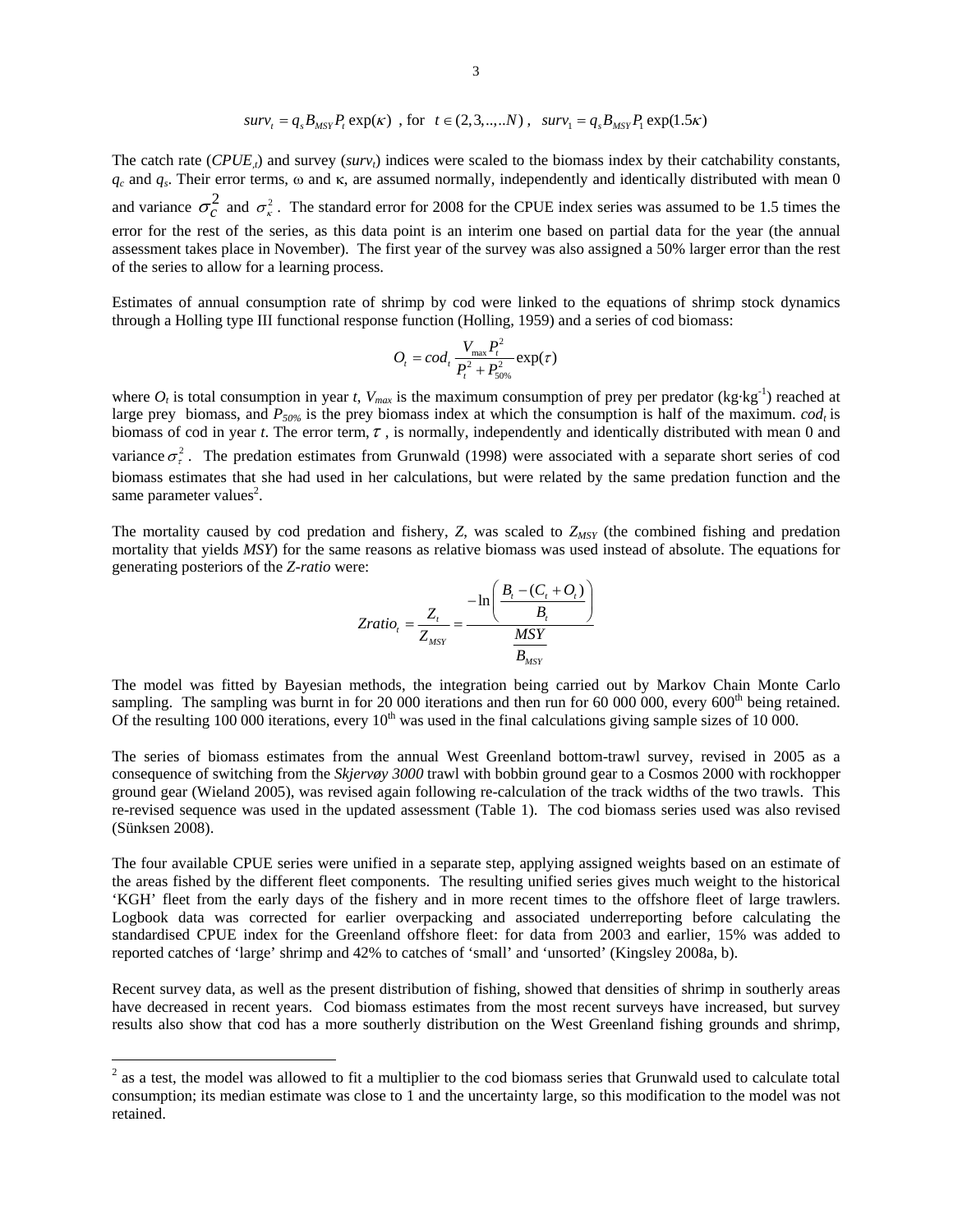now, a more northerly one, the overlap between the two species therefore being restricted and the use simply of total stock biomasses of the two species as an index of their interaction perhaps an over-simplification (Storr-Paulsen et al. 2006). In the present assessment, the cod stock biomass used has been the 'effective' series of Wieland (2005) Table 1, updated with recent survey estimates of cod biomass (Sünksen 2008). The low spatial overlap values of recent years have been used to modify recent high cod biomass values toward more modest 'effective' values.

This assessment refers also, although qualitatively, to information on the distribution of the Greenland fishery derived from logbooks. Trawl time, and catches, were assigned to statistical areas covering the West Greenland shrimp grounds, and series of indices of how widely the fishery was distributed were calculated (Kingsley 2008b).

Data from the annual West Greenland trawl survey (Ziemer and Siegstad 2008) on numbers in pre-recruitment yearclasses of small shrimp gave information on the likely future development of the stock.

#### **Results, Model Performance**

The model fitted well to the observed data series (Fig. 2). The precision parameter for the research trawl survey index was equivalent to an error CV of about 18%; the average error CV for the survey series, calculated from the survey data itself, is about 14%, but that reflects only within-survey sampling error and probably underestimates the true total uncertainty of the survey. The precision parameter for the unified CPU series was about equivalent to an error CV of 3½% and the process variation was about 9½%, indicating that the model could fit a biomass trajectory very closely to the CPUE series, even at the cost of a slightly worse fit to the stock-dynamic equation. The errorvariance estimates were generally negatively correlated with one another, as a good fit to one series tends to entrain a worse fit to others. In particular the process error was negatively correlated with the errors of the fits to all the input series—if the modelled biomass trajectory fits closely to the input data the process error has to increase—and the errors of the fits to the CPUE and the survey series were negatively correlated—the CPUE series and the survey series did not always agree well and the model had to decide which to follow more closely. The cod predation terms had large error CVs. The main predation term had an error CV of nearly 40%, and the precision estimate for the 4year Grunwald predation series was nearly 75%. It would appear from this that the cod predation term in the statedynamic equation may be taking up a lot of the slack in fitting the transfer from one year's biomass to the next, and that the direct predation data is probably not contributing much to the model. Kingsley (2007) found that the model could be fitted without using the Grunwald data.

Some parameter pairs were highly correlated (Table 3). The major parameters of stock size and productivity—*K* and *MSY—*were positively correlated. Both were negatively correlated with *Zmsy*, but as would be expected, *K* had a much larger negative correlation with *Z* than *MSY* did. Since the *MSY* was estimated with only a moderate uncertainty, the *MSY* ratio ( $Z_{msy} = MSY/B_{msy}$ ) was negatively correlated with carrying capacity *K*, but it was also negatively correlated with MSY itself, which was unexpected.

The median estimate of the *MSY* was 144 Kt, similar to estimates obtained in 2007 when CPUE series were truncated in 2003 (i.e. using only logbook data uncorrected for overpacking) or when only survey data was used. The model fit in the present year's assessment is tighter than in the previous few years and the uncertainty in parameter estimates lower.

#### **Assessment Results**

The *MSY* of 144 000 t is less uncertain than estimates of recent years, and in general the good model fit lends credibility to this estimate. The model estimates that the stock is some 30% above its *MSYL* at the start of 2008, but decreasing, with a median estimate of 28% above *MSYL* at the end of 2008.

The model estimated the yearly consumption of shrimp by cod to be relatively constant between about 30 and 100 000 tons all the way from 1957 to about 1983 (Fig. 3). The estimated consumption declined after 1960 as a result of a decline in cod abundance at West Greenland, but a short-lived resurgence of the cod stock in the late 1980s caused modelled consumption estimates to increase dramatically—median 191 000 t in 1987 and 95 000 t in 1988. The cod disappeared again at the beginning of the 1990s and estimates of consumption went to near zero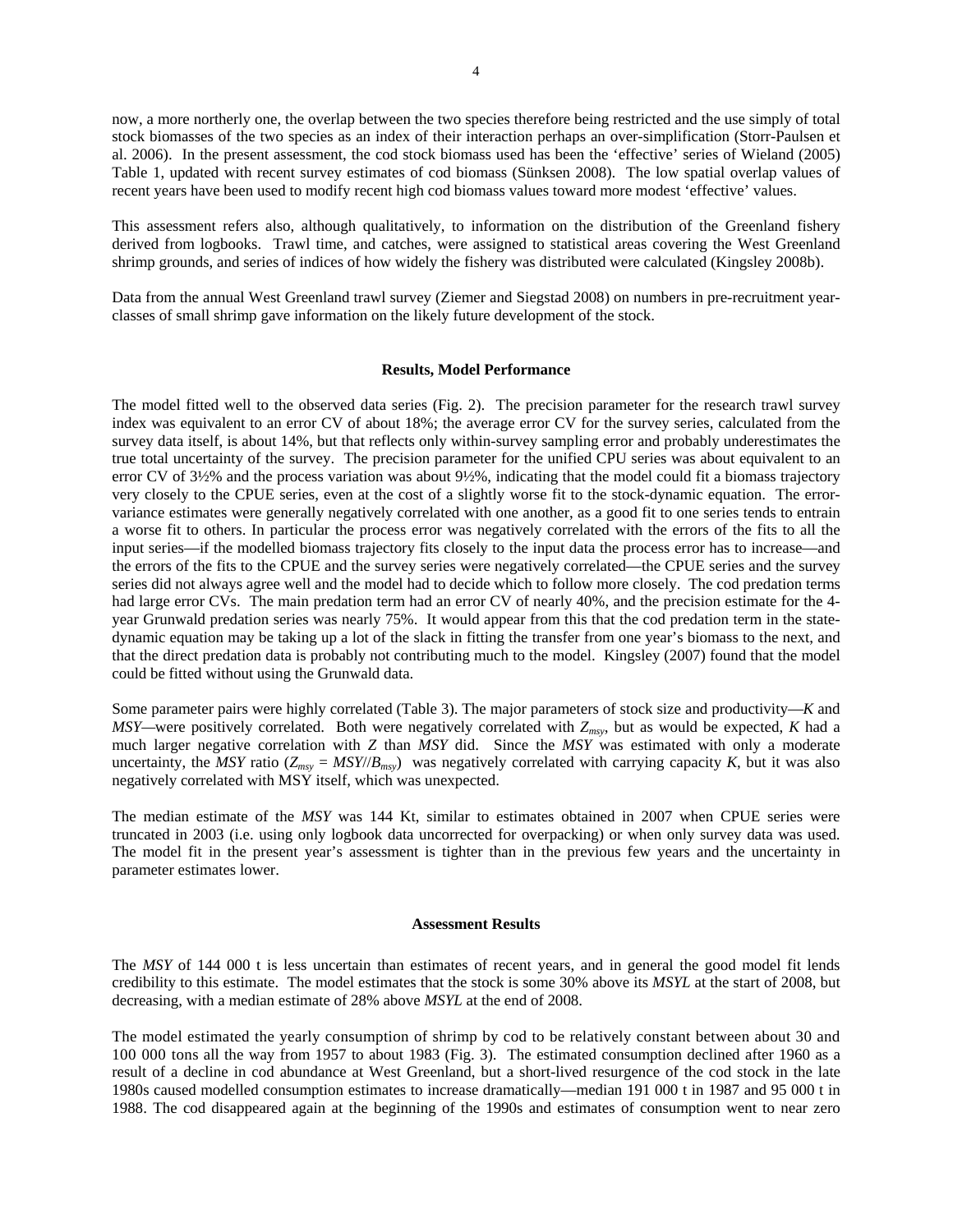(Fig. 4). In the most recent years slight increases in cod abundance have been noted in research trawl surveys in West Greenland. However, whether this is a beginning of a major return of cod to this ecosystem is still unclear. The present assessment estimates that cod consumed only about 1500 tons of shrimp in 2004, but the median estimate of predation increased to about 10 000–30 000 tons in recent years owing to the recent increase in the estimated cod biomass, even after allowances for the different distributions of cod and shrimp.

From the late 1970s to the mid-80s the estimated trajectory of the median estimate of 'biomass-ratio'  $(B_p/B_{MSP})$ plotted against 'mortality-ratio'  $(Z/Z_{MSY})$  (Fig. 4) was stable in a region of biomass 0.6-1.0 times  $B_{MSY}$  and mortality  $0.7$  to 1.2 times  $Z_{MSY}$ . A brief return of high cod stocks in the late 1980s caused a short episode of high mortality, with a corresponding decrease in the stock biomass. A steep decline in CPUE was noted at this time. After the cod collapsed again the mortality decreased, and after the late 1990s the biomass increased and is modelled to have reached 1.5 times *BMSY* in 2004, while annual median *Z*-ratio has been stable at levels estimated at 0.6–0.1, i.e. below the value that maximises yield. Associated with an increase in the cod stock and high catches in 2005–06, mortality is modelled to have increased; future high catches accompanied by significant predation are forecast to bring biomass ratio down (Fig. 4). The median estimate of the Z-ratio for 2008, with projected catches about 132 000 tons, is 0.87, with a 30% risk that it exceeds 1.

The median estimate of the maximum annual production surplus, available equally to the fishery and to the cod (*MSY*) was estimated at 144 000 tons. In keeping with the generally good fit of the model, the estimate is fairly good, with upper and lower quartiles at 130 000 and 163 000 tons (Table 3). The most likely value is estimated to be near 139 000 t.

Given the likelihood that the stock is now above  $B_{msv}$ , the risk that it will fall below this level within the next year is low. Risks<sup>3</sup> associated with five possible catch levels for 2009, with an 'effective' cod stock at 22 000 tons, are estimated to be:

|                                      |      |      |      | Catch option ('000 tons) |      |      |
|--------------------------------------|------|------|------|--------------------------|------|------|
| Risk of:                             | 90   | 100  | 110  | 120                      | 130  | 140  |
| falling below $B_{MSY}$ end 2009 (%) | 16.8 | 18.1 | 19.3 | 20.9                     | 22.0 | 23.0 |
| falling below $B_{lim}$ end 2009 (%) | 0.1  | 0.1  | 0.1  | 0.1                      | 0.2  | 0.1  |
| exceeding $Z_{MSY}$ during 2009 (%)  | 5.5  | 10.7 | 18.2 | 28.4                     | 38.2 |      |

and with an 'effective' cod stock at 40 000 t

 $\overline{a}$ 

|                                      |      | Catch option ('000 tons) |               |      |      |      |  |  |  |
|--------------------------------------|------|--------------------------|---------------|------|------|------|--|--|--|
| Risk of:                             | 90   | 100                      | 110           | 120  | 130  | 140  |  |  |  |
| falling below $B_{MSY}$ end 2009 (%) | 18.6 | 19.9                     | 20.9          | 21.7 | 23.3 | 25.3 |  |  |  |
| falling below $B_{lim}$ end 2009 (%) | 0.1  | 0.1                      | $0.2^{\circ}$ | 0.1  |      | 0.2  |  |  |  |
| exceeding $Z_{MSY}$ during 2009 (%)  | 14.2 | 22.4                     | 31.3          | 41.9 | 50.1 | 58.9 |  |  |  |

Predation by cod can be significant (Fig. 2) and have a major impact on shrimp stocks. Currently the cod stock at West Greenland is at a low level, but has recently shown signs of increase. A large cod stock that would significantly increase shrimp mortality could be established in two ways: either by a slow rebuilding process and/or by immigration of one or two large year-classes from areas around Iceland as seen in the late 1980s. However, the question of cod predation is complicated by the question of the extent to which the two species overlap in their distributions. The effect of a cod stock widely distributed over the shrimp-fishing area off West Greenland waters might be reasonably well modelled by the process used here. However, if cod are distributed over only a part of the range of distribution of the shrimp stock so that the opportunities for interaction between the two species are reduced, a different model might be appropriate, and this is to be investigated. For example, instead of being

<sup>3</sup> 'risk' in this document includes all three of uncertainty of knowledge, uncertainty of prediction, and uncertainty of outcome.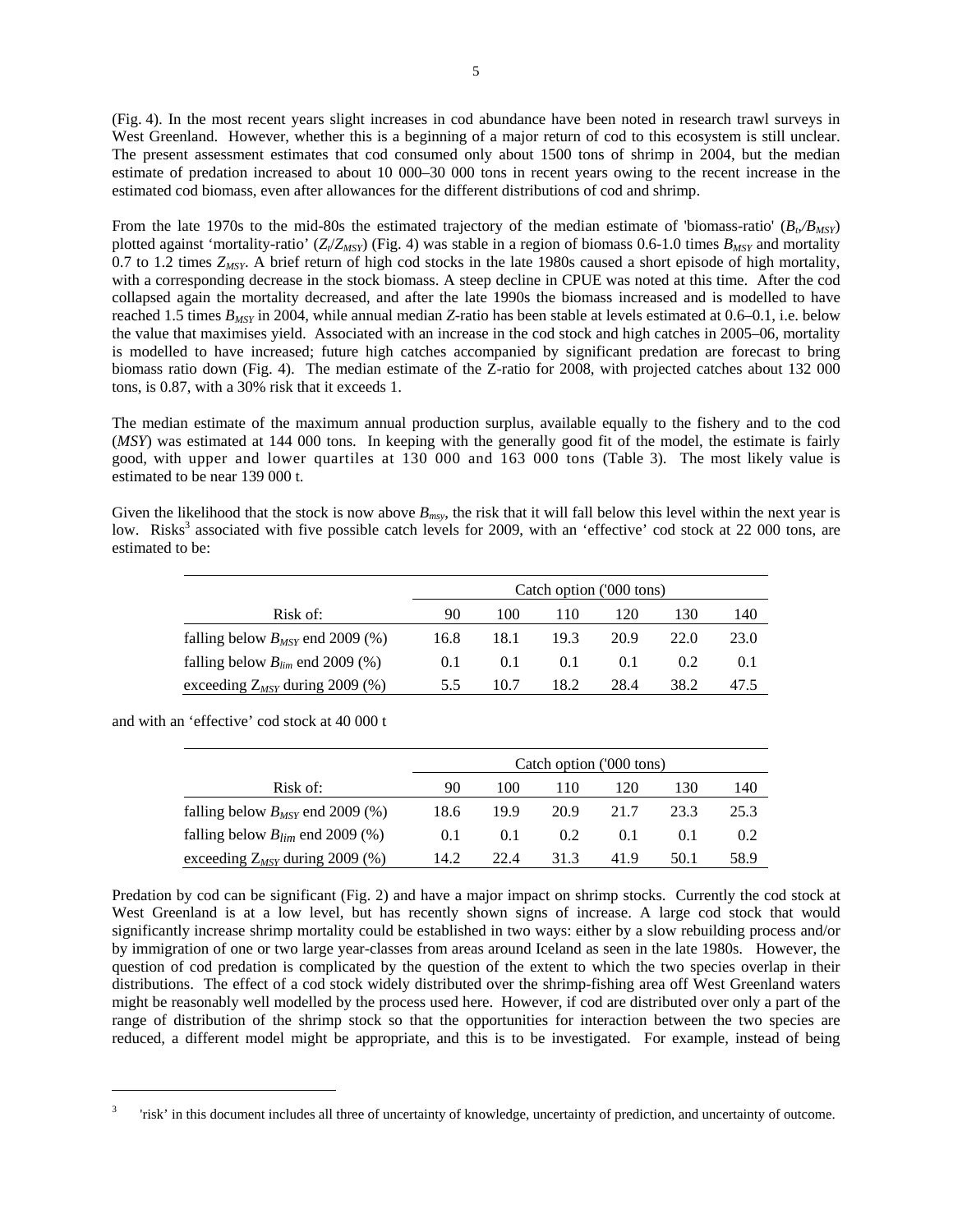modelled as a predator, the cod stock might be modelled as an excluder, so that the carrying capacity of the West Greenland shrimp-fishing grounds is reduced as cod stocks increase.

In the most recent years increases in cod abundance have been registered. Also in the 2004 Greenlandic trawl survey, 1-group cod was seen in weighable quantities for the first time (Storr-Paulsen, pers. comm.), but the results of the autumn survey are needed to scale these findings. Although there are indications of an increasing cod stock, absolute estimates are still an order of magnitude lower than those of the late 1980s and several orders of magnitude less than in the 1950s and 1960s (Table 1; Storr-Paulsen and Wieland, 2004; Wieland and Storr-Paulsen, 2004). Indications from surveys in 2005 are that marked increases in the cod stock continue, but that the distribution, with respect to depth, temperature, and region, of the cod that have been encountered raises questions as to their aptitude to encounter and prey on shrimp.

5-year projections of stock development were made under the assumption that the cod stock will remain at the mean of recent estimates of 'effective' abundance, and under assumptions that constants governing the predation mechanism will retain the values estimated from the 30-year data series of the interaction between the two species. Six levels of annual catch were investigated: 90 000, 100 000, 110 000, 120 000, 130 000 and 140 000 tons (Figs 6– 8).

The present assessment based on the existing modelling approach indicates a  $B_{MSY}$  greater than half of the carrying capacity *K*, and is also estimating large stocks and large carrying capacity. This is probably because CPUE is still relatively high, even after the high catches of the past decade. However, the fishery has become increasing concentrated (Fig. 10), so CPUEs that indicate high densities in the fished areas do not necessarily translate to an equally high biomass, and survey results since 2003 have shown a steadily declining and steadily more concentrated stock (Kingsley 2008c; Ziemer and Siegstad 2008). The assessment model does not take the distribution of the fishery into account, but considers CPUE in fished areas to be a linear index of stock biomass, and may therefore under present conditions be overly sanguine in its evaluation of stock status. However, numbers at age 2 have increased in 2008 after six years of downward trend, which is slightly encouraging (Fig. 9).

## **Precautionary Approach**

The 'Precautionary Approach' framework developed by Scientific Council defined a limit reference point for fishing mortality,  $F_{lim}$ , as equal to  $F_{MSY}$ . The limit reference point for stock size measured in units of biomass,  $B_{lim}$ , is a spawning stock biomass below which unknown or low recruitment is expected. Buffer reference points, *Bbuf* and *F<sub>buf</sub>*, are also requested to provide a safety margin that will ensure a small risk of exceeding the limits.

The limit reference point for mortality in the current assessment framework is  $Z_{MSY}$ , i.e.  $Z$ -ratio=1 and the risk of exceeding this point is given in this assessment.  $B_{lim}$  was set at 30% of  $B_{MSY}$ . The risks of transgressing  $B_{lim}$  under scenarios of different future catches have been estimated (Table 5) and are low.

#### **Acknowledgements**

I thank Kaj Sünksen for updating the information on the behaviour of the cod stock in southern West Greenland, and Dr Carsten Hvingel for continued support and advice in the use of the surplus-production model and of WinBUGS to fit it.

#### **References**

BERGSTRÖM, B. 2007. Results of the Greenland bottom trawl survey for Northern Shrimp (*Pandalus borealis*) off West Greenland (NAFO Subarea 1 and Division 0A), 1988–2007. *NAFO SCR Doc.* 07/71, Ser. No. N5457. 43 pp.

GRUNDWALD, E. 1998. Nahrungsökologishe Untersuchungen an Fischbeständen im Seegebiet vor Westgrönland. Ph.D. Dissertation, Christian-Albrechts-Universität, Kiel, Germany. 208 pp.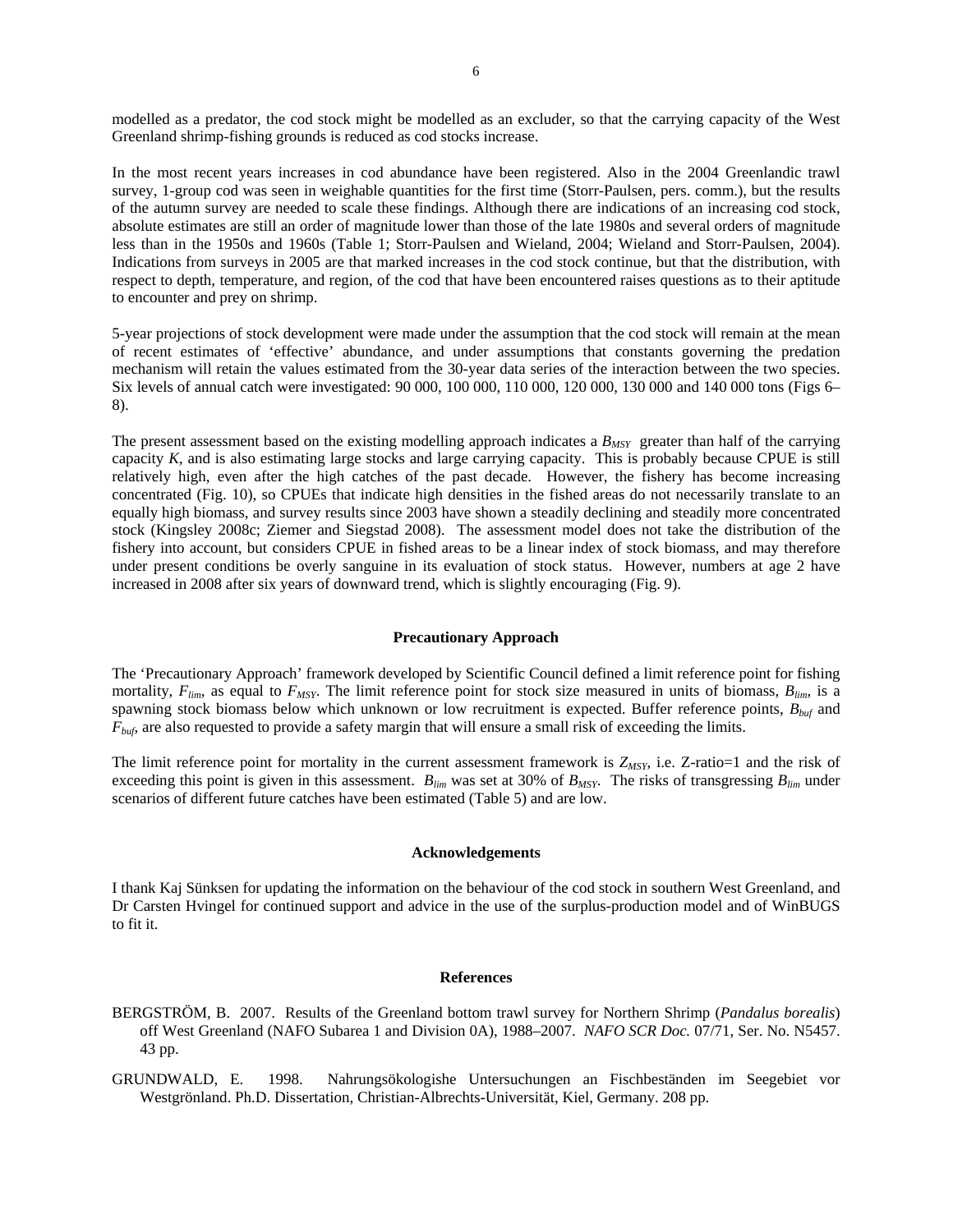- HOLLING, C.S. 1959. Some characteristics of simple types of predation and parasitism. *Can. Entomol.*, **91**: 385– 398.
- HVINGEL, C. 2004. The fishery for northern shrimp (*Pandalus borealis*) off West Greenland, 1970-2004. *NAFO SCR Doc. 04/75*, Ser. No. N5045.
- HVINGEL, C. and M.C.S. KINGSLEY. 2002. A framework for the development of management advice on a shrimp stock using a Bayesian approach. *NAFO SCR Doc.,* 02/158, Ser. No. N4787.
- KINGSLEY, M.C.S. 2007. Effect of changing the cod series on a Bayesian production model for West Greenland shrimp.. *NAFO SCR Doc. 07/67* Ser. No. N5452. 11 pp.
- KINGSLEY, M.C.S. 2008a. CPU Series for the West Greenland Shrimp Fishery. *NAFO SCR Doc. 08/62* Ser. No. N5591. 6 pp.
- KINGSLEY, M.C.S. 2008b. The fishery for Northern Shrimp (*Pandalus borealis*) off West Greenland, 1970–2007. *NAFO SCR Doc*. 08/57 Ser. No. N5586. 42 pp.
- KINGSLEY, M.C.S. 2008c. Indices of distribution and location of shrimp biomass for the West Greenland research trawl survey. *NAFO SCR Doc*. *08/78* Ser. No. N5610. 4 pp.
- PELLA, J.S. and P.K. TOMLINSON. 1969. A generalised stock-production model. *Bull. Inter-Am. Trop. Tuna Comm.* 13: 421–496.
- SCHAEFER, M.B. 1954. Some aspects of the dynamics of populations important to the management of the commercial marine fisheries. *Bull. Inter-Am. Trop. Tuna Comm.*, **1**: 27–56.
- STORR-PAULSEN, M. and K. WIELAND. 2004. A preliminary estimate of cod biomass (Gadus morhua)in West Greenland offshore waters (NAFO Subareas 0+1) in 2004. *NAFO SCR Doc.* 04/70, Ser. No. N5040.
- STORR-PAULSEN, M. and K. WIELAND. 2005. A preliminary estimate of cod (*Gadus morhua*) biomass in West Greenland offshore waters (NAFO Subarea 1) in 2005. *NAFO SCR Doc*. 05/73, Ser. No. N5178. 8 pp.
- STORR-PAULSEN, M., J. CARL and K. WIELAND. 2006. The importance of Atlantic Cod (*Gadus morhua*) predation on Northern Shrimp (*Pandalus borealis*) in Greenland waters 2005. *NAFO SCR Doc. 06/68.* Ser. No. N5318. 16 pp.
- SÜNKSEN, K. 2008. A preliminary estimate of Atlantic cod (*Gadus morhua*) biomass in West Greenland offshore waters (NAFO Subarea 1) for 2007 and recent changes in the spatial overlap with Northern Shrimp (*Pandalus borealis*). *NAFO SCR Doc*. 08/69, Ser. No. N5601. 10 pp.
- WIELAND, K. 2005. Conversion of northern shrimp (*Pandalus borealis*) biomass, recruitment and mean size from previous years (1988-2004) to the new standard trawl used in the Greenland bottom trawl survey at West Greenland in 2005. *NAFO SCR Doc.* 05/75, Ser. No. N5180. 6pp.
- WIELAND, K. and B. BERGSTRÖM. 2005. Conversion of northern shrimp (*Pandalus borealis*) biomass, recruitment and mean size from previous years (1988–2004) to the new standard trawl used in the Greenland bottom trawl survey at West Greenland in 2005. *NAFO SCR Doc.* 05/75, Ser. No. N5180. 6pp.
- WIELAND, K. and M. STORR-PAULSEN. 2004. A comparison of different time series of Atlantic cod (*Gadus morhua*) biomass at West Greenland and their potential use for the assessment of Northern shrimp (*Pandalus borealis*) in NAFO Subareas 0+1. *NAFO SCR Doc. 04/71;* Ser. No. N5041.
- WIELAND, K. P. KANNEWORFF and B. BERGSTRÖM. 2004. Results of the Greenland Bottom Trawl Survey for Northern Shrimp (Pandalus borealis) off West Greenland (NAFO Subarea 1 and Division 0A), 1988-2004. *NAFO SCR Doc. 04/72;* Ser. No. N5042. 31 pp.
- ZIEMER, N. and H. SIEGSTAD. 2008. Results of the Greenland bottom trawl survey for Northern Shrimp (*Pandalus borealis*) off West Greenland (NAFO Sub area 1 and Division 0A), 1988–2008. *NAFO SCR Doc. 08/71;* Ser. No. N5603. 34 pp.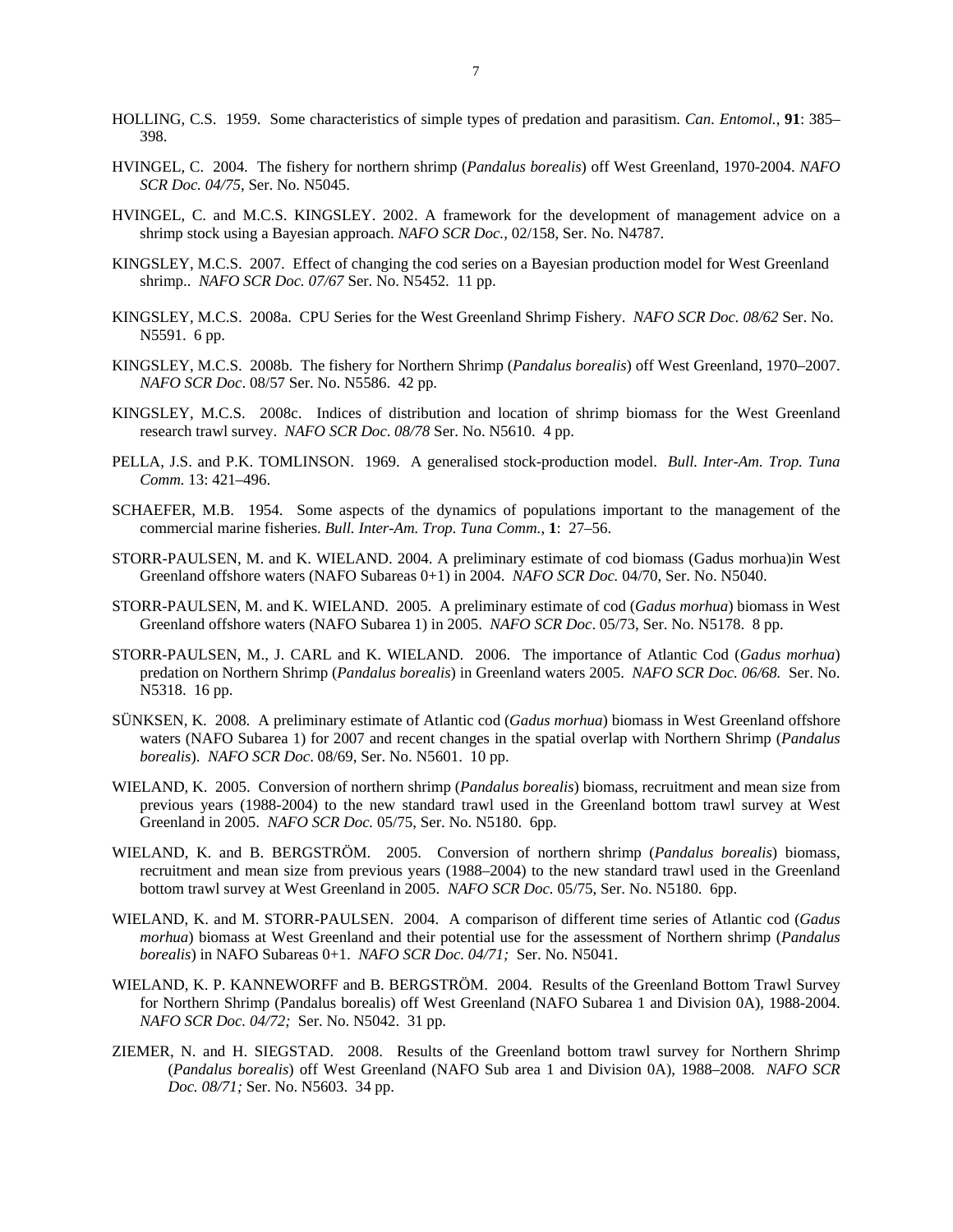**Table 1.** Input data series for stock-dynamic assessment model.

|      | Effective<br>cod<br>biomass <sup>4</sup> | Catch   | Survey<br>index of<br>fishable<br>biomass | Predation<br>estimate <sup>5</sup> | Cod-<br>stock<br>estimate <sup>6</sup> | <b>CPUE</b> |
|------|------------------------------------------|---------|-------------------------------------------|------------------------------------|----------------------------------------|-------------|
| 1955 | 1919.1                                   | 6.1     |                                           |                                    |                                        |             |
| 1956 | 1592.7                                   | 6.1     |                                           |                                    |                                        |             |
| 1957 | 1392.9                                   | 6.1     |                                           |                                    |                                        |             |
| 1958 | 1258.3                                   | 6.1     |                                           |                                    |                                        |             |
| 1959 | 1212.6                                   | 6.1     |                                           |                                    |                                        |             |
| 1960 | 1287.3                                   | 6.1     |                                           |                                    |                                        |             |
| 1961 | 1263.1                                   | 6.1     |                                           |                                    |                                        |             |
| 1962 | 1051.3                                   | $6.1\,$ |                                           |                                    |                                        |             |
| 1963 | 911.2                                    | 6.1     |                                           |                                    |                                        |             |
| 1964 | 898.1                                    | $6.1\,$ |                                           |                                    |                                        |             |
| 1965 | 950.2                                    | 6.1     |                                           |                                    |                                        |             |
| 1966 | 889.2                                    | $6.1\,$ |                                           |                                    |                                        |             |
| 1967 | 797.4                                    | 6.1     |                                           |                                    |                                        |             |
| 1968 | 578.1                                    | 6.1     |                                           |                                    |                                        |             |
| 1969 | 389.7                                    | 6.1     |                                           |                                    |                                        |             |
| 1970 | 244.9                                    | 10.5    |                                           |                                    |                                        |             |
| 1971 | 218.7                                    | 11.6    |                                           |                                    |                                        |             |
| 1972 | 191.9                                    | 11.9    |                                           |                                    |                                        |             |
| 1973 | 115.4                                    | 15.5    |                                           |                                    |                                        |             |
| 1974 | 84.7                                     | 27.0    |                                           |                                    |                                        |             |
| 1975 | 68.2                                     | 46.5    |                                           |                                    |                                        |             |
| 1976 | 132.5                                    | 61.4    |                                           |                                    |                                        | 1.748       |
| 1977 | 144.5                                    | 51.6    |                                           |                                    |                                        | 1.565       |
| 1978 | 170.3                                    | 42.3    |                                           |                                    |                                        | 1.226       |
| 1979 | 145.6                                    | 42.8    |                                           |                                    |                                        | 1.107       |
| 1980 | 163.4                                    | 55.9    |                                           |                                    |                                        | 1.345       |
| 1981 | 110.4                                    | 53.8    |                                           |                                    |                                        | 1.264       |
| 1982 | 98.8                                     | 54.3    |                                           |                                    |                                        | 1.628       |
| 1983 | 61.7                                     | 56.2    |                                           |                                    |                                        | 1.428       |
| 1984 | 37.8                                     | 52.8    |                                           |                                    |                                        | 1.338       |
| 1985 | 25.0                                     | 66.2    |                                           |                                    |                                        | 1.433       |
| 1986 | 19.6                                     | 76.9    |                                           |                                    |                                        | 1.495       |
| 1987 | 282.1                                    | 77.9    |                                           |                                    |                                        | 1.650       |
| 1988 | 297.3                                    | 73.6    | 223.2                                     |                                    |                                        | 1.199       |

<sup>4</sup> Wieland and Storr-Paulsen (2004) updated by Sünksen (2008)

 $\overline{a}$ 

 $<sup>5</sup>$  Grunwald (1998)</sup>

<sup>&</sup>lt;sup>6</sup> the estimate of cod stock biomass associated with Grunwald's estimate of predation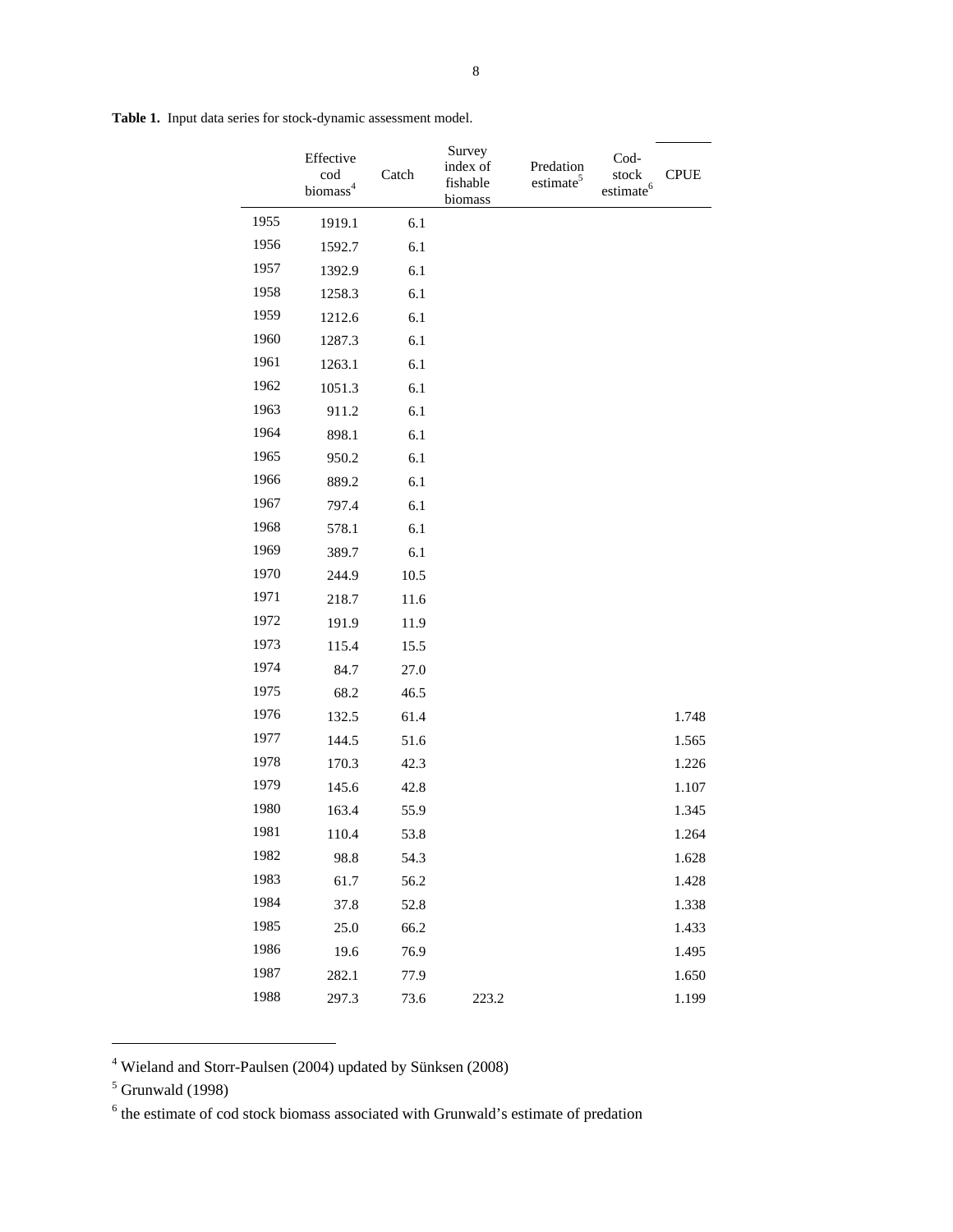|      | Effective<br>cod<br>biomass <sup>4</sup> | Catch | Survey<br>index of<br>fishable<br>biomass | Predation<br>estimate <sup>5</sup> | Cod-<br>stock<br>$\rm estimate^6$ | <b>CPUE</b> |
|------|------------------------------------------|-------|-------------------------------------------|------------------------------------|-----------------------------------|-------------|
| 1989 | 149.1                                    | 80.7  | 209.0                                     | 213.7                              | 470.9                             | 1.061       |
| 1990 | 9.9                                      | 84.0  | 207.0                                     | 27.8                               | 184.1                             | 1.000       |
| 1991 | 1.6                                      | 91.5  | 146.0                                     | 2.7                                | 19.8                              | 1.005       |
| 1992 | 0.3                                      | 105.5 | 194.2                                     | 0.8                                | 2.9                               | 1.099       |
| 1993 | 0.2                                      | 91.0  | 216.5                                     |                                    |                                   | 1.083       |
| 1994 | 0.1                                      | 92.8  | 223.1                                     |                                    |                                   | 1.076       |
| 1995 | 0.1                                      | 87.4  | 183.2                                     |                                    |                                   | 1.215       |
| 1996 | 0.1                                      | 84.1  | 192.1                                     |                                    |                                   | 1.270       |
| 1997 | 0.1                                      | 78.1  | 167.1                                     |                                    |                                   | 1.230       |
| 1998 | 0.1                                      | 80.5  | 244.3                                     |                                    |                                   | 1.420       |
| 1999 | 0.1                                      | 92.2  | 237.3                                     |                                    |                                   | 1.605       |
| 2000 | 0.4                                      | 98.0  | 280.3                                     |                                    |                                   | 1.741       |
| 2001 | 1.2                                      | 102.9 | 280.5                                     |                                    |                                   | 1.647       |
| 2002 | 0.6                                      | 135.2 | 369.5                                     |                                    |                                   | 1.978       |
| 2003 | 0.9                                      | 130.2 | 548.3                                     |                                    |                                   | 2.119       |
| 2004 | 1.6                                      | 142.2 | 528.3                                     |                                    |                                   | 2.373       |
| 2005 | 1.9                                      | 154.6 | 479.5                                     |                                    |                                   | 2.480       |
| 2006 | 32.2                                     | 154.7 | 437.5                                     |                                    |                                   | 2.403       |
| 2007 | 22.1                                     | 139.6 | 334.1                                     |                                    |                                   | 2.446       |
| 2008 | 13.2                                     | 131.6 | 262.4                                     |                                    |                                   | 2.129       |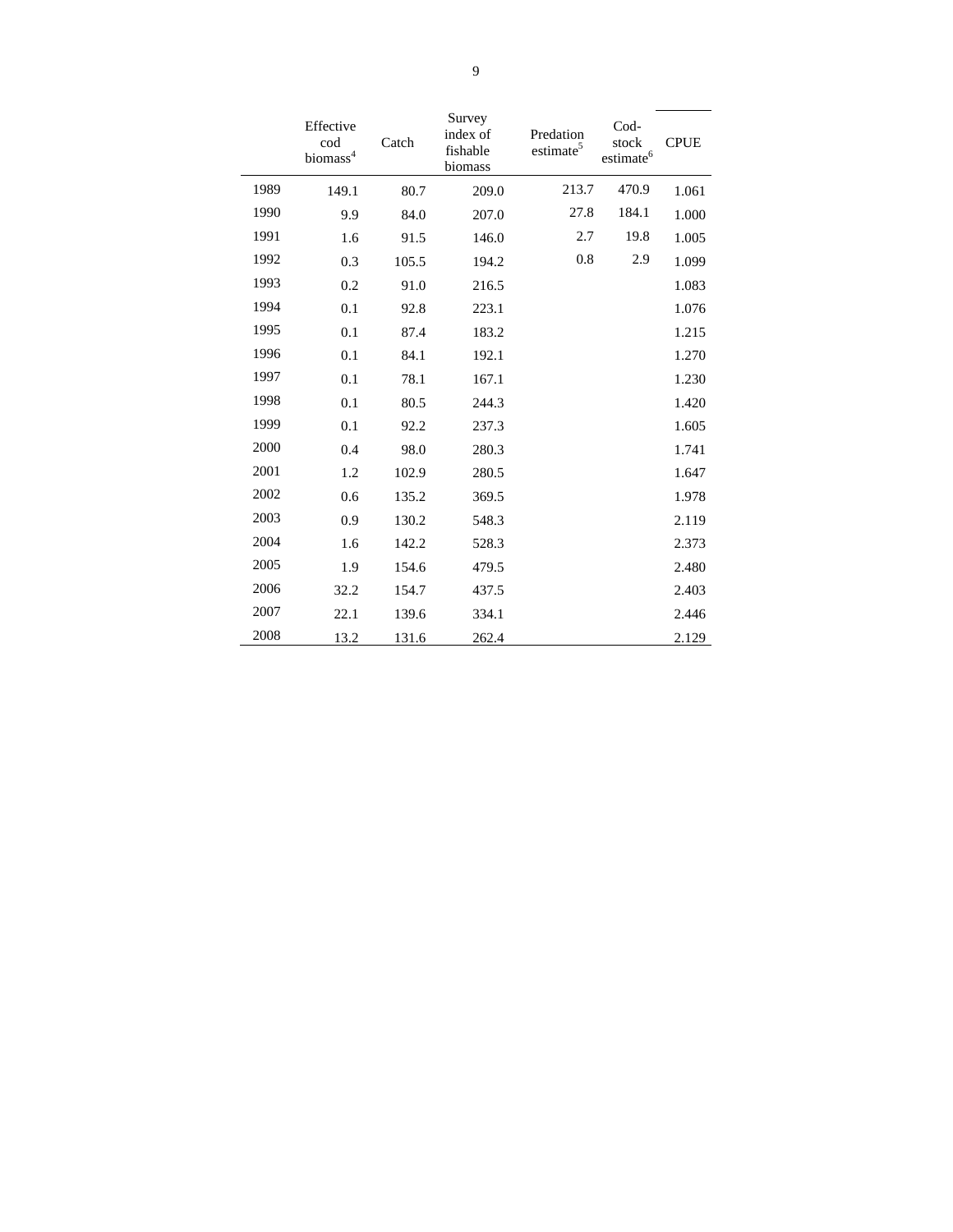|                                    | Mean | S.D. | 25%  | Median | 75%  |      | Est. mode Median (2007) |
|------------------------------------|------|------|------|--------|------|------|-------------------------|
| Max.sustainable yield              | 153  | 46   | 130  | 144    | 163  | 139  | 161                     |
| Carrying capacity                  | 2355 | 2360 | 1427 | 1780   | 2417 | 1493 | 2854                    |
| Max. sustainable yield ratio $(%)$ | 16.0 | 4.9  | 12.9 | 16.3   | 19.2 | 16.5 | 10.6                    |
| Survey catchability $(%)$          | 33.3 | 14.7 | 22.9 | 32.5   | 43.0 | 32.1 | 20.4                    |
| <b>CPUE</b> catchability           | 1.8  | 0.7  | 1.4  | 1.6    | 2.0  | 1.6  |                         |
| $P_{50\%}$                         | 5.4  | 3.5  | 3.4  | 4.7    | 6.5  | 4.4  |                         |
| $O_{max}$                          | 3.0  | 0.3  | 2.8  | 3.0    | 3.2  | 3.0  |                         |
| $CV$ of process $(\% )$            | 9.7  | 2.1  | 8.3  | 9.6    | 11.0 | 9.6  | 9.0                     |
| $CV$ of survey fit $(\% )$         | 18.7 | 3.2  | 16.4 | 18.3   | 20.6 | 18.1 | 17.1                    |
| CV of CPUE fit (%)                 | 3.8  | 1.4  | 2.8  | 3.5    | 4.5  | 3.4  |                         |
| $CV$ of predation fit $(\%)$       | 45.4 | 27.9 | 23.6 | 41.4   | 61.1 | 39.4 | 29.7                    |
| Start biomass ratio                | 0.91 | 0.18 | 0.78 | 0.89   | 1.02 | 0.88 |                         |

**Table 2.** Summary of estimates of selected parameters from Bayesian fitting of a surplus production model.

**Table 3.** Selected<sup>1</sup> correlations (%) between model parameters.

|                              | <b>Start</b> |      |               |      |         |      |                    |      |              |            |      |
|------------------------------|--------------|------|---------------|------|---------|------|--------------------|------|--------------|------------|------|
|                              | biom.        | CV   | CV            | CV   | CV      |      |                    |      |              | <b>MSY</b> |      |
|                              | ratio        | pred | cpu           | surv | proc    |      | <i>Omax</i> $P50%$ | Oc   | $Q_{S}$      | ratio      | K    |
| Max.sustainable yield        | 9.1          | 21.1 |               |      |         |      | $-11.1$            |      | 32.4 - 37.4  | $-27.6$    | 54.0 |
| Carrying capacity            | 11.6         | 7.9  | 6.4           |      | 17.1    |      | 6.7                |      | $23.2 -50.6$ | $-60.8$    |      |
| Max. sustainable yield ratio | $-18.1$      |      | $-10.6$       |      | $-24.9$ |      | $-22.1$            |      | $-6.4$ 79.2  |            |      |
| Survey catchability          | $-17.4$      |      | $-6.9$        |      | $-35.9$ |      | $-38.1$            | 33.2 |              |            |      |
| <b>CPUE</b> catchability     |              | 17.4 |               |      | $-22.6$ |      | $-51.1$            |      |              |            |      |
| $P_{50\%}$                   | 9.6          |      |               |      | 30.9    | 15.9 |                    |      |              |            |      |
| $O_{max}$                    |              |      |               |      |         |      |                    |      |              |            |      |
| CV of process                |              |      | $-36.1 -11.9$ |      |         |      |                    |      |              |            |      |
| $CV$ of survey fit           |              |      | $-8.6$        |      |         |      |                    |      |              |            |      |
| CV of CPUs fit               |              |      |               |      |         |      |                    |      |              |            |      |
| CV of predation fit          | 10.2         |      |               |      |         |      |                    |      |              |            |      |

 $<sup>1</sup>$  those over 5%</sup>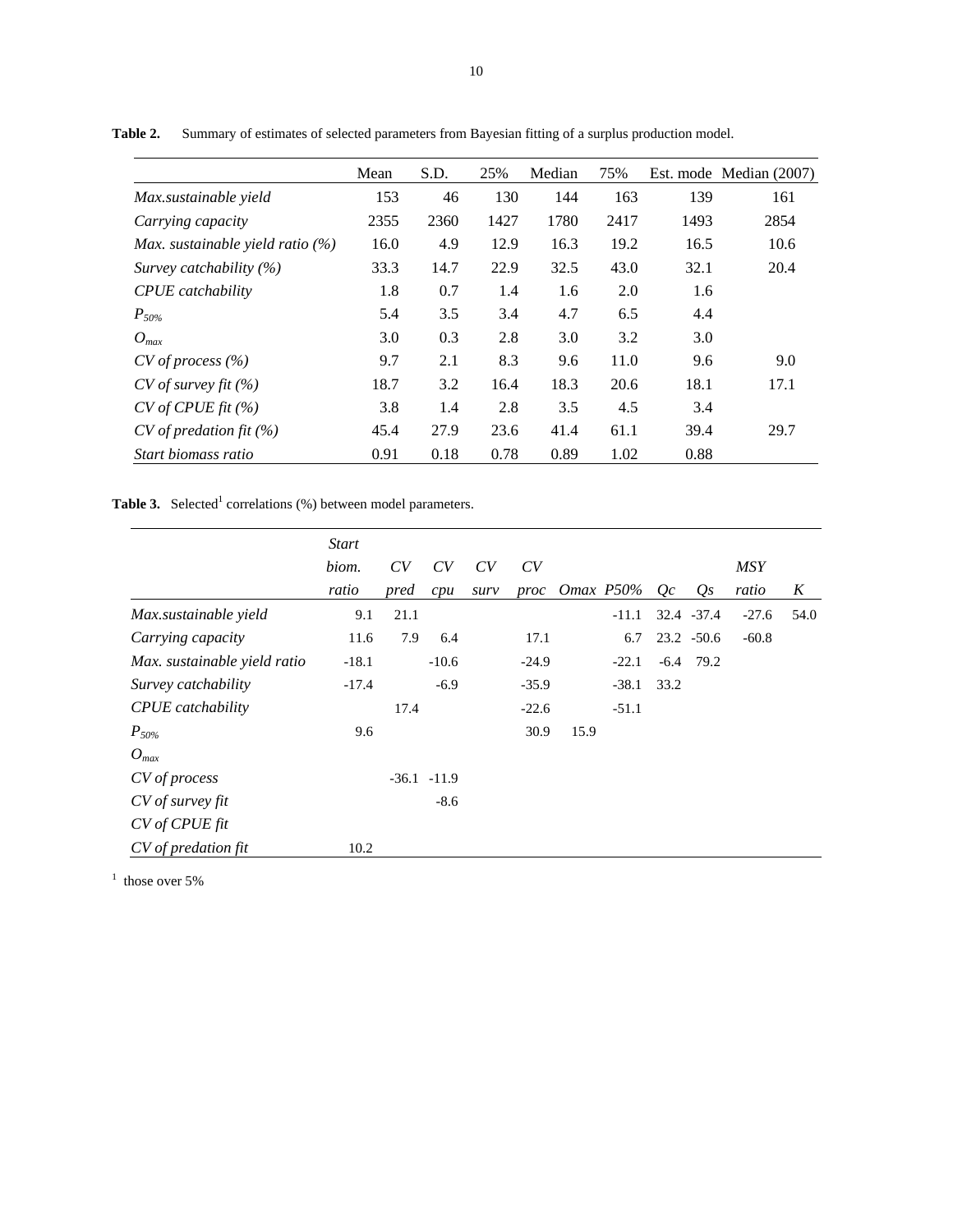**Table 4.** Risks (%) of exceeding limit mortality in year 5 and of falling below *MSYL* or limit\* biomass at the end of year 5 of different catch rates, with 'effective' cod stocks assumed constant at 22 000 tons or 40 000 tons.

| Catch<br>(Kt/yr) |       | Prob. biomass $\langle B_{MSY}(\%)\rangle$ |       | Prob. biomass $\langle B_{lim} (\% )$ |       | Prob. mort > $Z_{msv}$ (%) |
|------------------|-------|--------------------------------------------|-------|---------------------------------------|-------|----------------------------|
|                  | 22 Kt | 40 Kt                                      | 22 Kt | 40 Kt                                 | 22 Kt | 40 Kt                      |
| 90               | 12.5  | 18.6                                       | 0.1   | 0.2                                   | 5.3   | 15.2                       |
| 100              | 15.9  | 22.8                                       | 0.1   | 0.1                                   | 10.8  | 25.5                       |
| 110              | 20.7  | 28.5                                       | 0.2   | 0.3                                   | 20.6  | 38.4                       |
| 120              | 25.6  | 35.6                                       | 0.2   | 0.2                                   | 32.5  | 50.4                       |
| 130              | 32.7  | 41.3                                       | 0.3   | 0.4                                   | 47.2  | 61.2                       |
| 140              | 38.1  | 47.7                                       | 0.5   | 0.9                                   | 58.0  | 69.9                       |

 $\frac{1}{2}$  limit biomass is 30% of  $B_{msy}$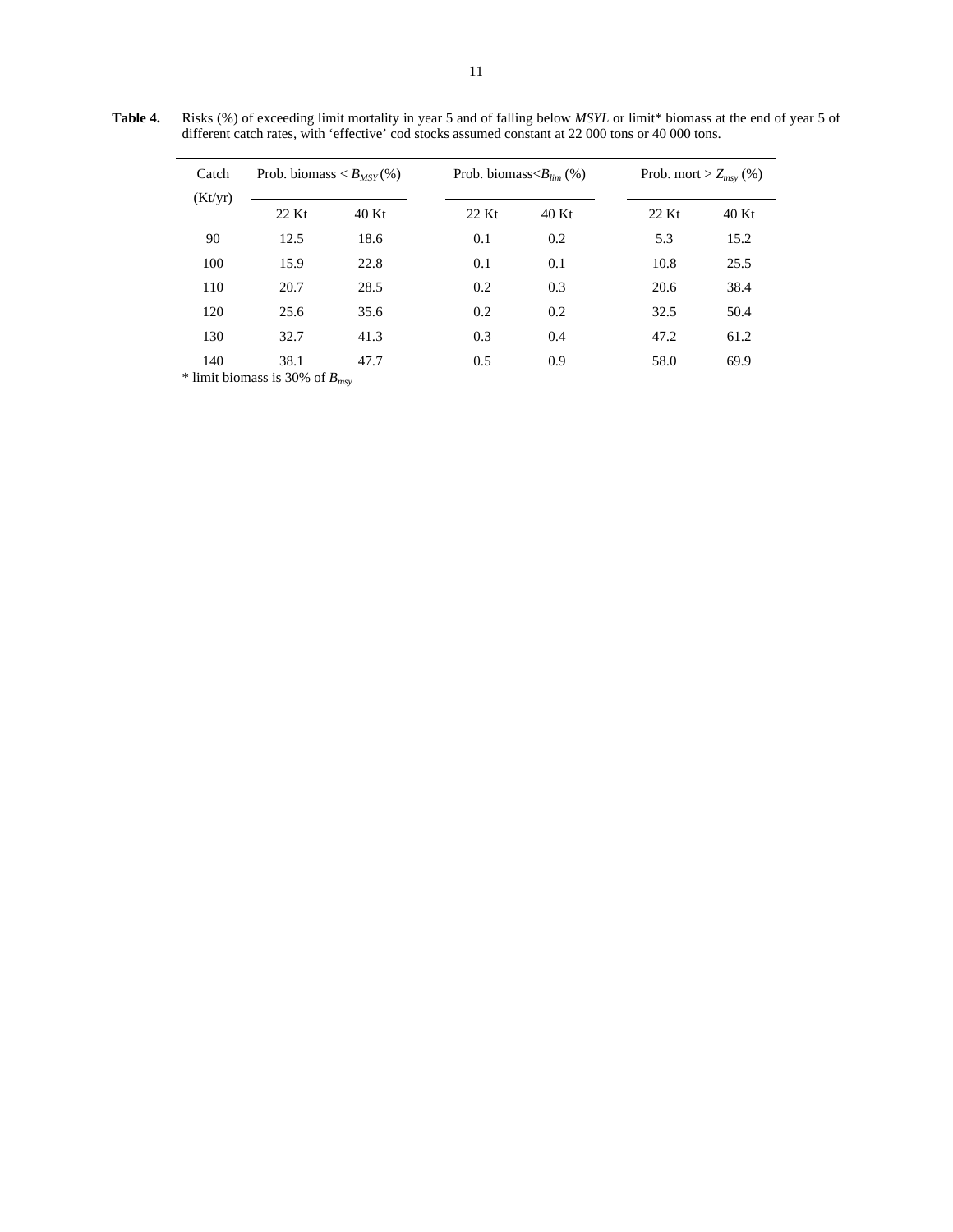

**Fig. 1.** Shrimp in Subareas 0 and 1: data series providing information for the assessment model, and cod predation estimated by the model.



**Fig. 2.** Shrimp in West Greenland: modelled shrimp standing stock fitted to survey and CPUE indices, 1976–2008.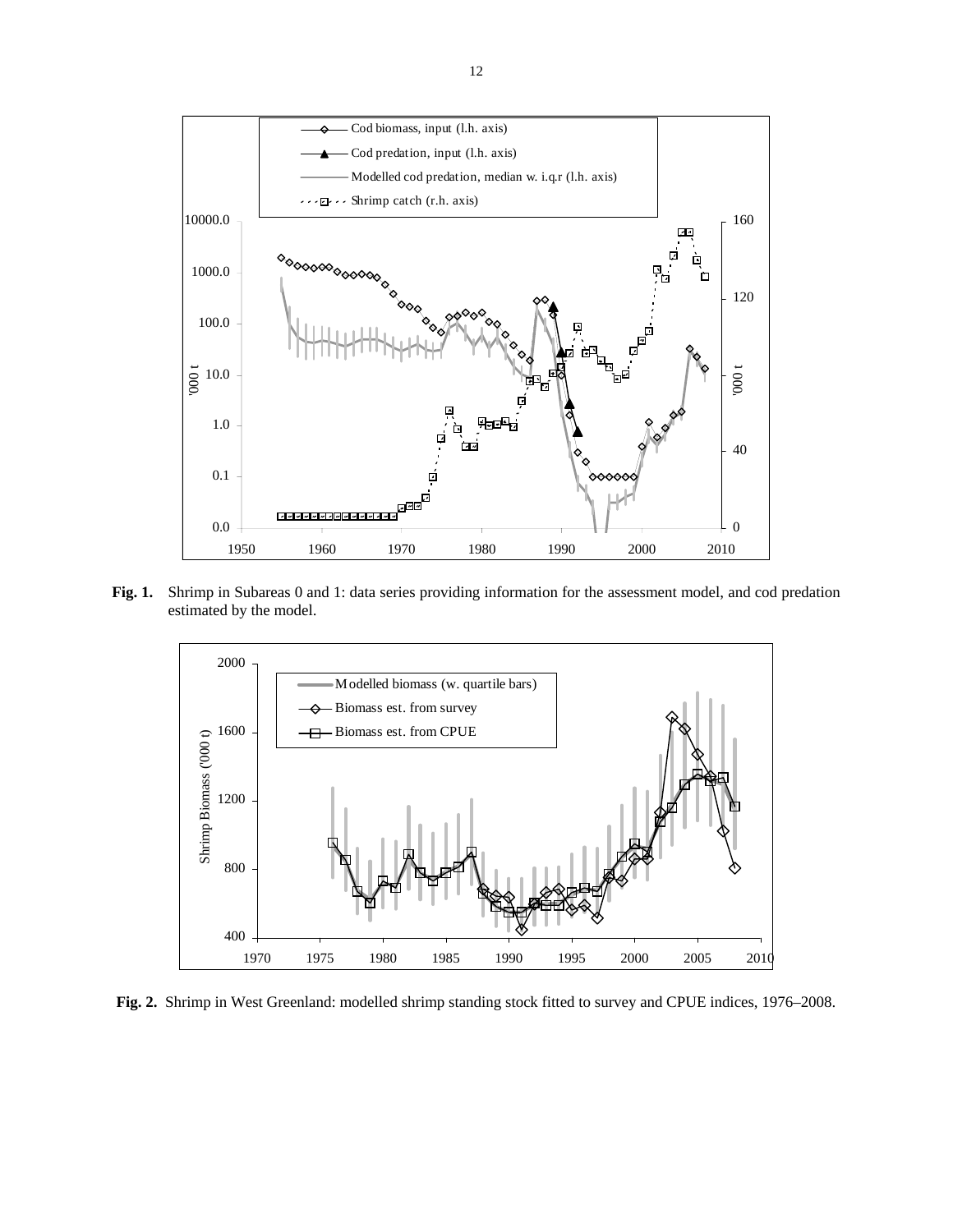

**Fig. 3.** Shrimp in West Greenland: median estimates of biomass-ratio (*B*/*BMSY*) and mortality-ratio (*Z*/*ZMSY*) 1976– 2008.



**Fig. 4.** Shrimp in Subareas 0 and 1: annual likelihood that biomass has been below  $B_{MSY}$  and that mortality caused by fishing and cod predation has been above  $Z_{MSY}$  1976–2008.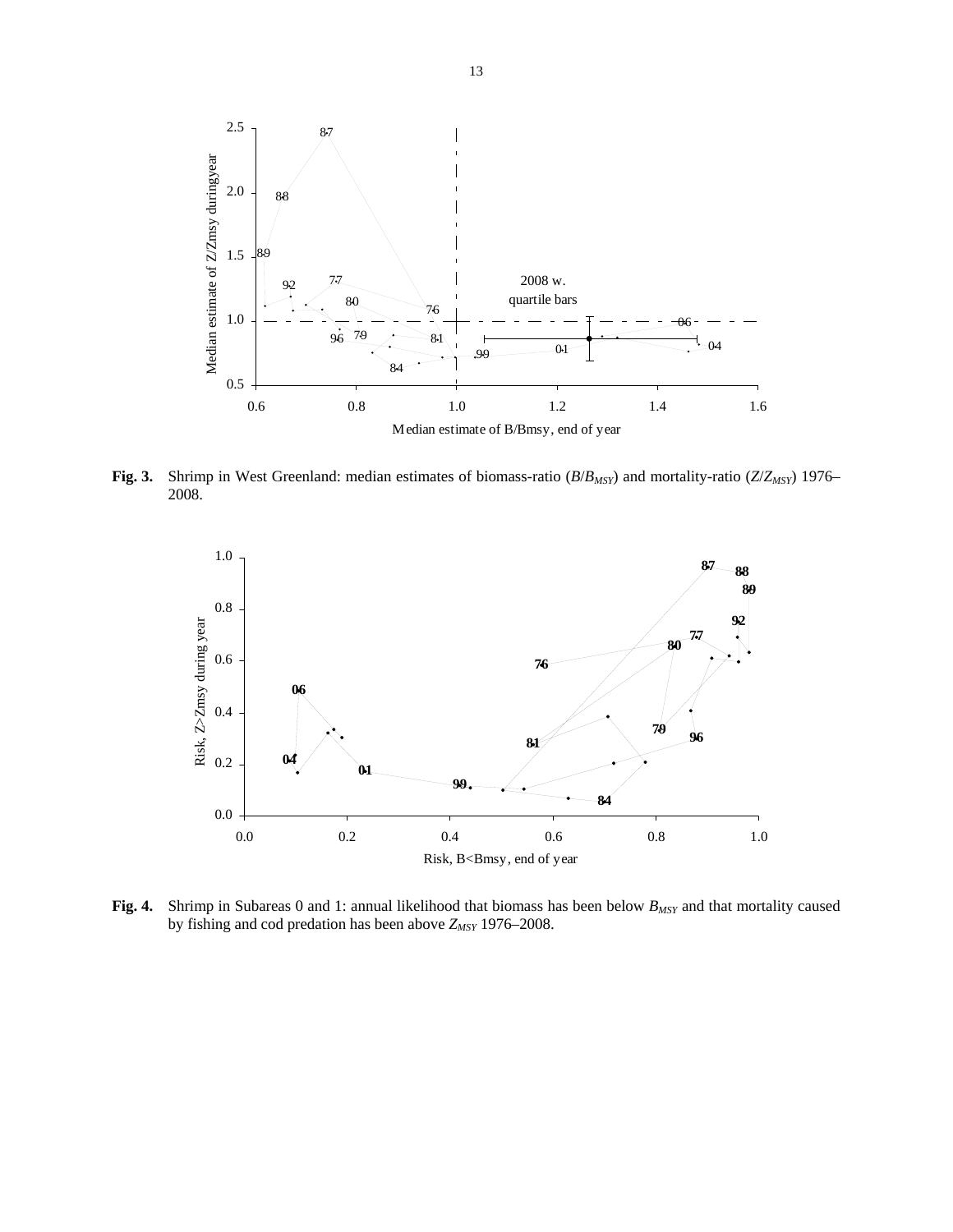

**Fig. 6.** Risk over 5 years of transgressing *Bmsy* at catch levels 90–140 Kt/yr; 'effective' cod biomass 22 Kt



**Fig. 7.** Risk over 5 years of transgressing *Zmsy* at catch levels 90–140 Kt/yr; effective cod biomass 22 Kt.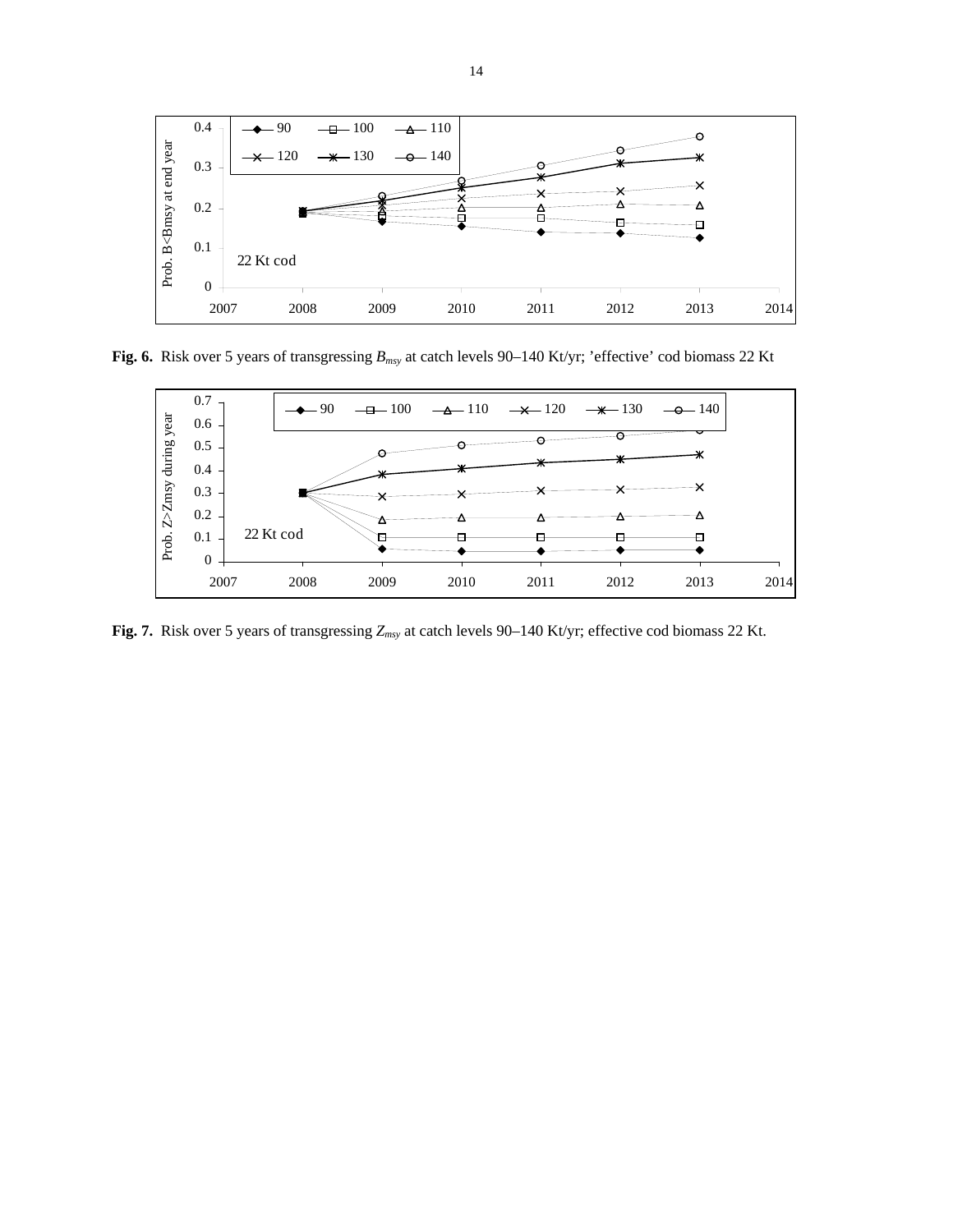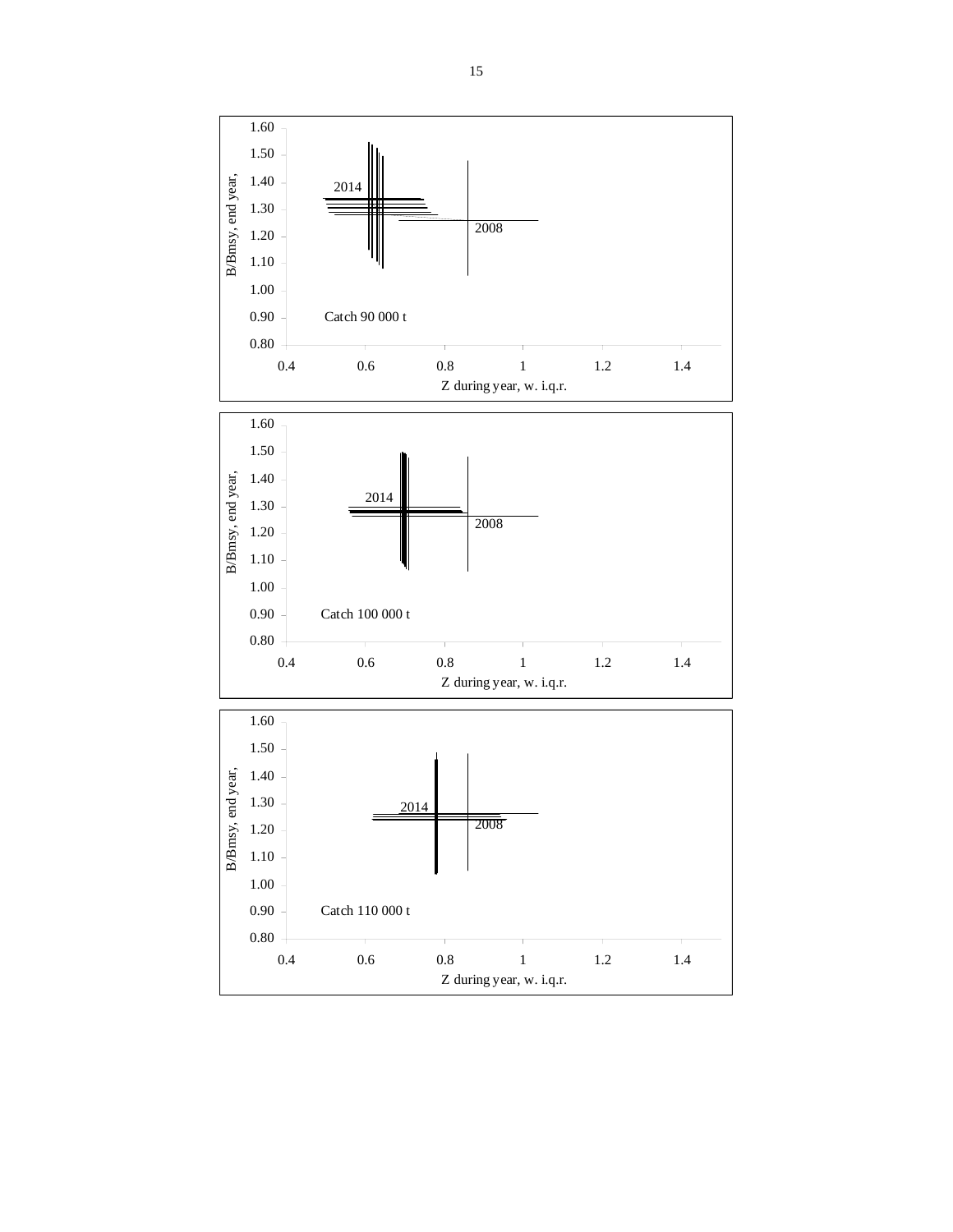

**Fig. 8.** Shrimp in Subareas 0 and 1: projections of stock development for the period 2009-2014 plotted as biomass ratio (*B/B<sub>MSY</sub>*)at end of year *vs* mortality ratio (*Z/Z<sub>MSY</sub>*) during year. Estimated stock trajectories at 90–140 thousand tons fixed annual catch levels are shown as medians with quartile error bars.